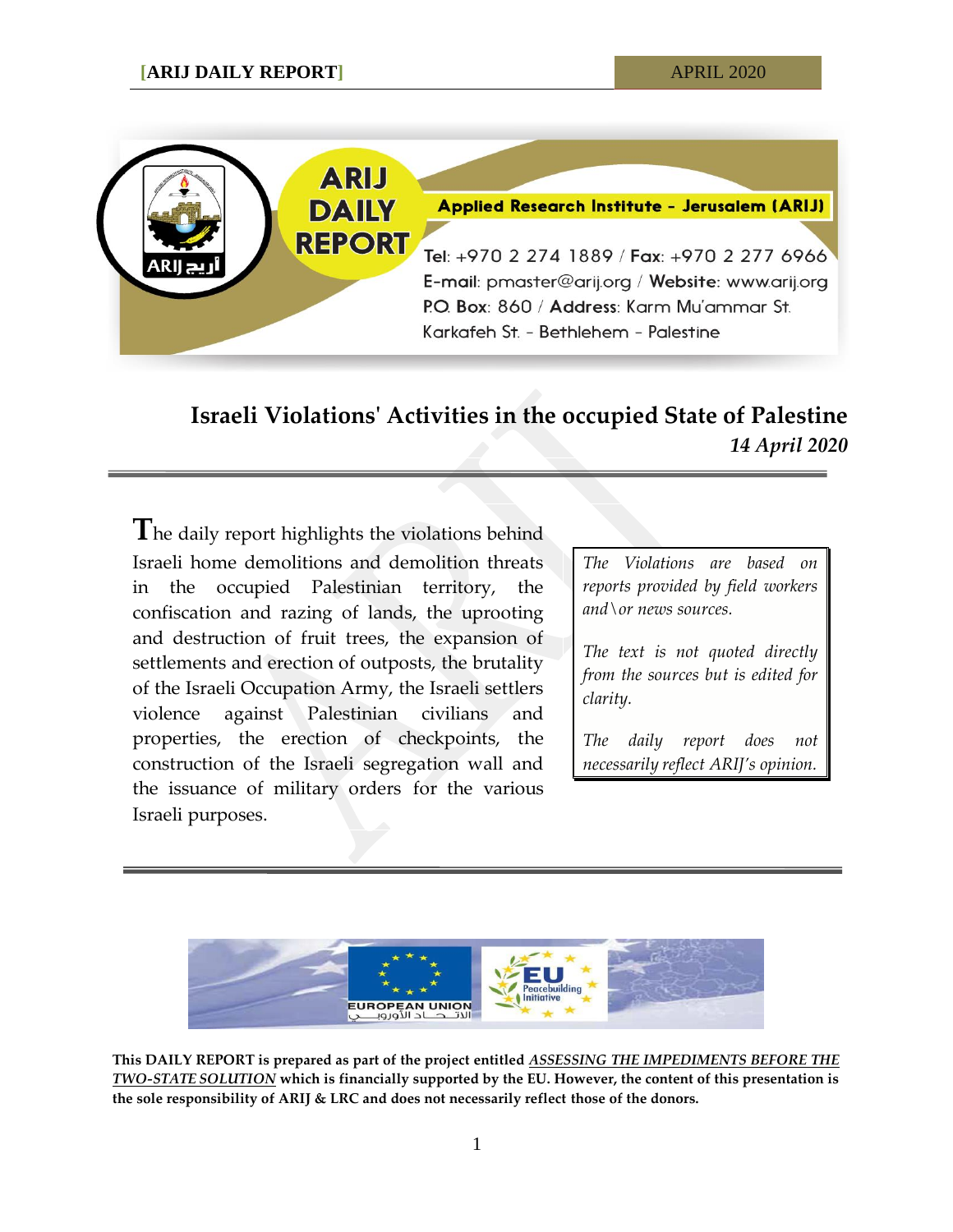## **Violations of the Israeli occupation Army**

- Israeli troops detained at dawn, both Loui Alsho'la and Omar Abu Alrob from Al-Bireh town, in the central occupied West Bank. (IMEMC 14 April 2020)
- Israeli troops detained 31-year-old Palestinian, Naser Jarrar, after he was summoned by Israeli authorities to an interrogation center, near the northern West Bank town of Jenin. The Israeli troops summoned Jarrar to the Salem Israeli center, before they put him onto custody. Jarrar is an exprisoner, who has been frequently detained by Israeli occupation authorities. (IMEMC 14 April 2020)
- Israeli troops detained three Palestinians, including two minors, from the northern West Bank district of Jenin. The Israeli troops rounded up two Palestinian minors after storming the farmlands of Tora village, southwest of Jenin city. The Israeli troops also rounded up a Palestinian while tending his farmland in Faqu'a village, east of Jenin. (WAFA 14 April 2020)
- For the 10<sup>th</sup> time in few weeks, Israeli Occupation Army (IOA) barred Palestinian volunteers from manning a checkpoint in two northern Jordan Valley villages set up to restrict movement in an effort to combat spread of the coronavirus disease. The IOA took down a Palestinian flag and forced the volunteers to leave the area. Volunteers from the Palestinian movement headed by President Mahmoud Abbas wanted to help the local councils maintain order in their villages to prevent the spread of the deadly disease when the Israeli soldiers ordered them to leave the area. This is the  $10<sup>th</sup>$  time the IOA dismantle the Palestinian checkpoint since the outbreak of the disease in the occupied Palestinian territories more than a month ago. (WAFA 14 April 2020)
- Clashes erupted between dozens of young Palestinian men and the Israeli occupation Army (IOA) in Al-Naqqar neighborhood, west of Qalqilya. During the confrontations, the IOA fired tear gas and rubber-coated bullets at the youths. No injuries or arrests were reported. (WAFA 14 April 2020)